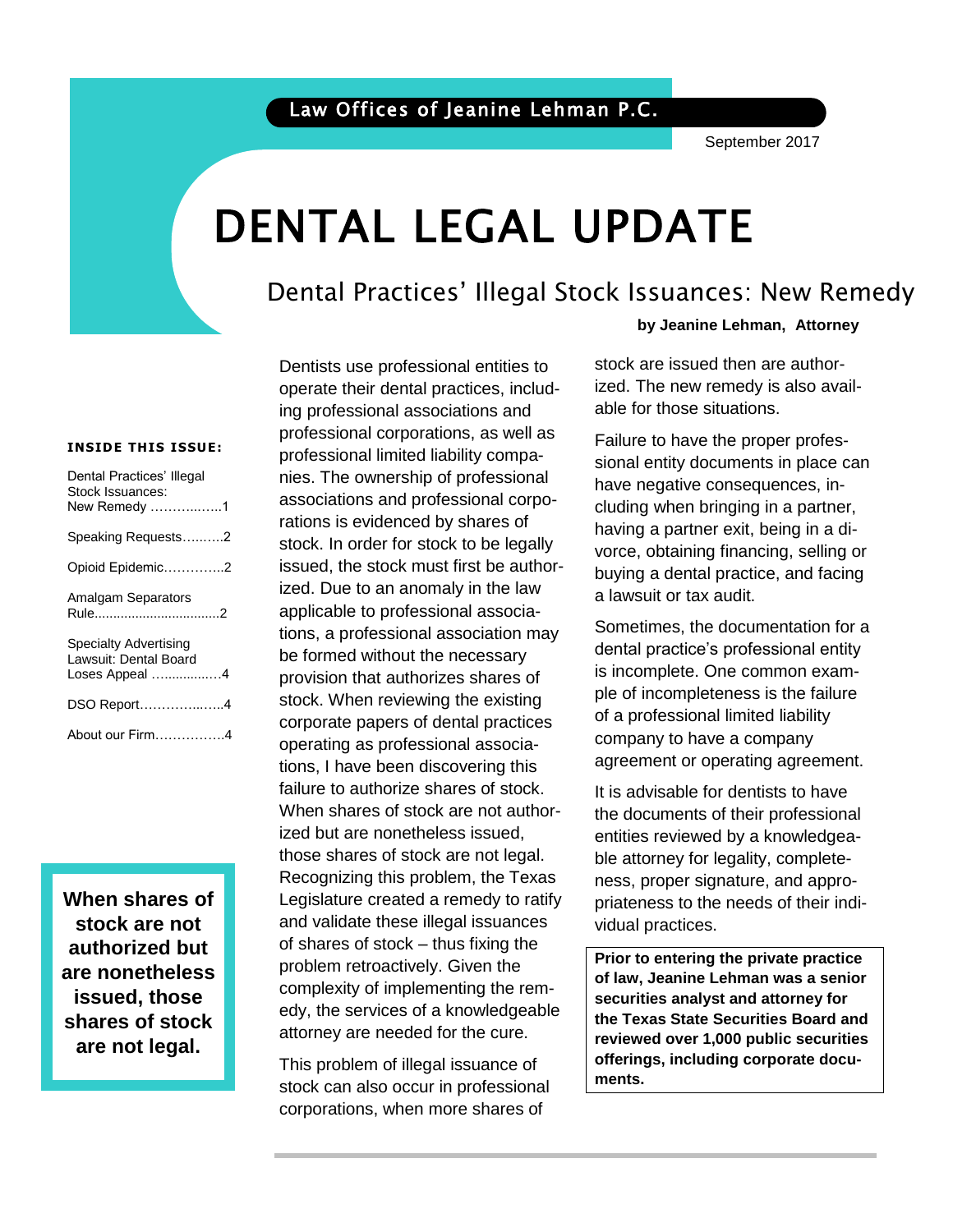# page 2 DENTAL LEGAL UPDATE

ł

#### **Speaking Requests**

For **Jeanine Lehman** and her colleagues to speak to professional and business groups on legal and practice management topics, please contact Jeanine Lehman at **(512) 918-3435** or [jeanine@jeanine.com](mailto:jeanine@jeanine.com)



*Texas Legislature was busy.*

#### **Website Favorites**

Law Offices of Jeanine Lehman P.C. [www.jeanine.com](http://www.jeanine.com/)

Capital Area Dental Society [www.capitalareadental.org](http://www.capitalareadental.org/)

Texas State Board of Dental Examiners [www.tsbde.state.tx.us](http://www.tsbde.state.tx.us/)

Texas Dental Association [www.tda.org](http://www.tda.org/)

> Texas Academy of General Dentistry [www.tagd.org](http://www.tagd.org/)

American Dental Association [www.ada.org](http://www.ada.org/)

Texas Legislature Online [www.capitol.state.tx.us](http://www.capitol.state.tx.us/)

Texas Statutes [www.statutes.legis.state.tx.us](http://www.statutes.legis.state.tx.us/)

EPA [www.epa.gov/eg/dental](http://www.epa.gov/eg/dental-effluent-guidelines)[effluent-guidelines](http://www.epa.gov/eg/dental-effluent-guidelines)

#### **Opioid Epidemic**

Our nation is facing an unprecedented opioid epidemic. Deaths by overdose are commonplace. The Texas Legislature and Texas State Board of Dental Examiners ("Board") are taking action to address this scourge.

Under the 2017 Sunset Bill for the Texas Pharmacy Board (House Bill 2561), beginning on September 1, 2019, prescribers, including dentists, will be required to review the Texas Pharmacy Board's Prescription Monitoring Program (PMP) database for the patient, prior to prescribing opioids, benzodiazepines, barbiturates, or carisoprodol, and may access the PMP for the patient before prescribing any controlled substances. This requirement is to help avert "doctor shopping", when an addict acquires multiple prescriptions from several doctors. Queries of the PMP for the prescriber's own prescribing history can also help unearth drug diversion, including by dental practice staff and others. Texas dentists already have access to the PMP and do not need to wait until 2019 before querying the PMP.

Under current Board rules, Texas dentists, who have DEA permits to prescribe controlled substances, must annually conduct a minimum of one selfquery of the PMP for the issuance of a controlled substance, and must complete a minimum of two hours of continuing education in the abuse and misuse of controlled substances, opioid prescription practices and/or pharmacology every three years.

In 2017, in Senate Bill 584, the Texas Medical Board was instructed by the Texas Legislature to adopt guidelines for the prescribing of opioid antagonists in conjunction with the prescribing of opioids. Senator West noted in his Bill Analysis: "According to the Centers for

Disease Control and Prevention, overdose deaths from opioids have more than quadrupled since 1999. In 2015, more than 33,000 people died from an opioid-related overdose. This number is more than any year on record. Nearly half of all opioid related overdose deaths involve a prescription opioid. Opioid overdose deaths could be reduced by establishing guidelines for the appropriate co-prescription of naloxone, an opioid antagonist, alongside opioid prescriptions when a patient is at a high risk of overdose."

Earlier, the 2015 Texas Legislature in Senate Bill 1462 added section 483.101 to the Texas Health and Safety Code to expand the ability to prescribe, possess and administer opioid antagonists. Senator West noted in his Bill Analysis: "Approximately 80 percent of opioid overdose deaths are unintended. At highest risk are the elderly and medically ill who are already medically compromised (this is typically not someone addicted to opioids, but taking opioids for pain as prescribed by a medical doctor). As most of these overdoses are witnessed (family and friends often say they heard the victim "snoring loudly"), there is frequently the opportunity to intervene."

The Texas Legislature has not passed a law requiring the Texas State Board of Dental Examiners to adopt guidelines for the prescribing of opioid antagonists in conjunction with the prescribing of opioids. Nonetheless, it may be helpful to review the Texas Medical Board's guidelines for prescribing opioid antagonists, when the guidelines are available.

#### **Amalgam Separators Rule**

The United States Environmental Protection Agency (EPA) on June 9, 2017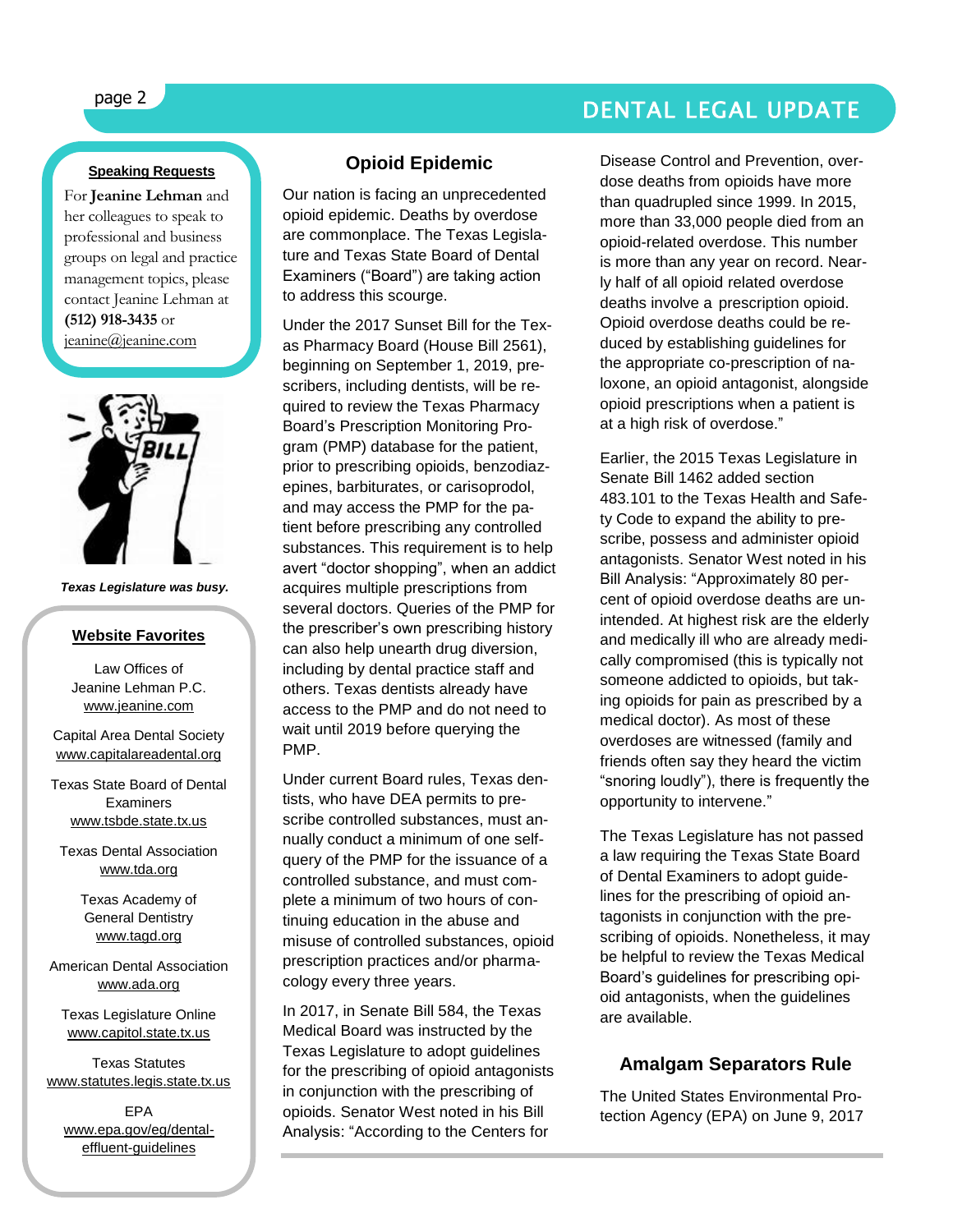# DENTAL LEGAL UPDATE **page 3**

#### **Amalgam Separators Rule** *(cont.) --*

issued a final rule on amalgam discharges into publicly owned treatment works (POTW), i.e. sewage systems, by dental facilities.

The rule establishes pretreatment standards under the Clean Water Act to reduce discharges of mercury and other metals from dental facilities into POTW, including by requiring the use of one or more amalgam separators or other devices and the prohibition of use of certain kinds of line cleaners. The compliance date for this rule is July 14, 2017 for new dental facilities, whose first discharge of dental amalgam occurred after July 14, 2017 (New Sources). The compliance date for existing dental facilities which are not New Sources is July 14, 2020 (Existing Sources).

The rule applies to Dental Dischargers meaning a facility where the practice of dentistry is performed, including, but not limited to, institutions, permanent or temporary offices, clinics, home offices, and facilities owned and operated by Federal, state or local governments, that discharge wastewater to a POTW.

The rule does not apply to mobile units, or facilities that exclusively practice one or more of the following dental specialties: oral pathology, oral and maxillofacial radiology, oral and maxillofacial surgery, orthodontics, periodontics, or prosthodontics. The rule also does not apply to Dental Dischargers that do not place dental amalgam, and do not remove amalgam except in limited emergency or unplanned, unanticipated circumstances, and that certify such to the Control Authority.

Reporting under the rule is to the Control Authority. It may take some detective work for dentists to determine the identity of their Control Authority. The Control Authority is defined in 40 CFR 403.3(f) as the POTW if the POTW's pretreatment program submission has been approved, but if not approved, then the Control Authority is the Approval Authority as defined in 40 CFR 403.3. The good news – the POTW for the City of Austin wastewater system users is City of Austin - Austin Water and its One-Time Compliance Report is available at:

#### **[www.austintexas.gov/sites/default/files/files/Water/S](http://www.austintexas.gov/sites/default/files/files/Water/SSD/Pretreatment/DentalDischarger_OneTimeComplianceReport_Form.pdf) [SD/Pretreatment/DentalDischarger\\_OneTimeComplia](http://www.austintexas.gov/sites/default/files/files/Water/SSD/Pretreatment/DentalDischarger_OneTimeComplianceReport_Form.pdf) [nceReport\\_Form.pdf](http://www.austintexas.gov/sites/default/files/files/Water/SSD/Pretreatment/DentalDischarger_OneTimeComplianceReport_Form.pdf)**

For Existing Sources, a One-Time Compliance Report must be submitted to the Control Authority no later

than October 12, 2020, or 90 days after a transfer of ownership. For New Sources, a One-Time Compliance Report must be submitted to the Control Authority no later than 90 days following the introduction of wastewater into a POTW. If a Dental Discharger transfers ownership of the facility, the new owner must submit a new One-Time Compliance Report to the Control Authority no later than 90 days after the transfer. As long as a Dental Discharger subject to the rule is in operation, or until ownership is transferred, the Dental Discharger or its agent or representative must maintain the One-Time Compliance Report and make it available for inspection in either physical or electronic form.

Dental Dischargers are also required to have compliant amalgam separators or other amalgam removal devices, to timely maintain, inspect, and replace amalgam separators or other amalgam removal devices, and to properly dispose of amalgam in accordance with the rule. Records of such compliance are required to be kept and made available for inspection by the government.

For more information, see 82 Federal Register 27176 and Title 40 of the Code of Federal Regulations Part 441. See the EPA website: **[www.epa.gov/eg/dental-effluent-guidelines](http://www.epa.gov/eg/dental-effluent-guidelines)** See the City of Austin – Austin Water website: **[www.austintexas.gov/sites/default/files/files/Wat](http://www.austintexas.gov/sites/default/files/files/Water/SSD/Pretreatment/NewDentalOfficeRulesAndDeadlines.pdf) [er/SSD/Pretreatment/NewDentalOfficeRulesAnd](http://www.austintexas.gov/sites/default/files/files/Water/SSD/Pretreatment/NewDentalOfficeRulesAndDeadlines.pdf) [Deadlines.pdf](http://www.austintexas.gov/sites/default/files/files/Water/SSD/Pretreatment/NewDentalOfficeRulesAndDeadlines.pdf)**

**Jeanine Lehman** is an Austin, Texas health law attorney who practices dental, health, employment, real estate, and business law.

#### **Past issues of the Dental Legal Update are available at [www.jeanine.com](http://www.jeanine.com/)**

The information in this newsletter is not a substitute for legal advice. The information is general in nature and should not be relied upon as legal advice generally, nor is it applicable to any particular situation. For legal advice in a particular situation, the reader is advised to retain an attorney. For reprints, call **(512) 918-3435** or email [jeanine@jeanine.com.](mailto:jeanine@jeanine.com) © 2017 Jeanine Lehman.